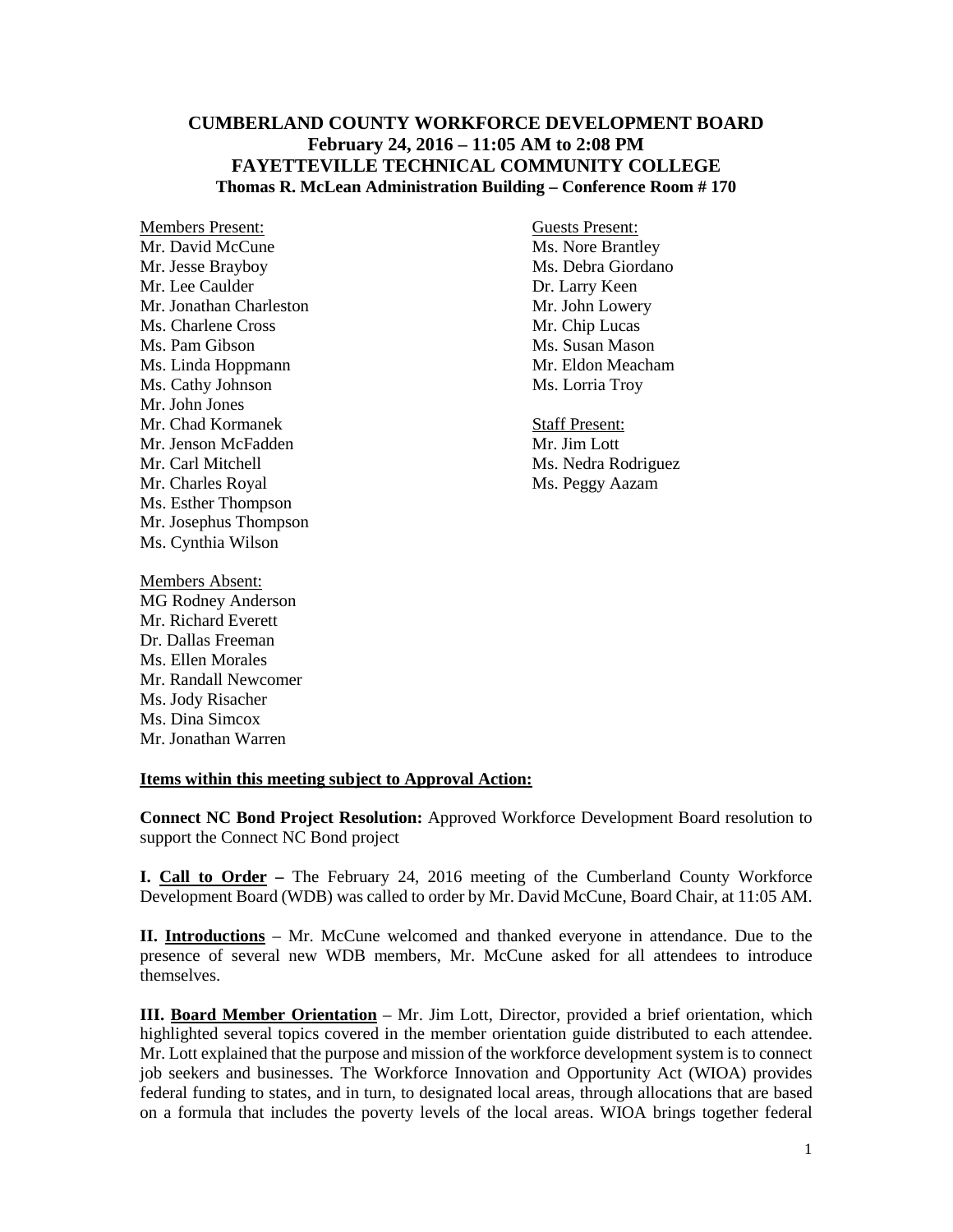investments in skill development, including adult, dislocated worker, and youth programs (Title I), adult education and literacy (Title II), the services available under the Wagner-Peyser Act (Title III), and vocational rehabilitation (Title IV). The North Carolina Division of Workforce Solutions (DWS) focuses on the planning and oversight of the WIOA funding in administering a statewide system of workforce programs that aim to provide skilled workers for employers and integrating people into the workforce. The Governor-appointed NC Commission on Workforce Development is charged with advising the Governor on employment and training policy recommendations that will ensure that the employment and training system in North Carolina is responsive to the needs of the State's workers and employers to promote a higher standard of living. Cumberland County has been a designated local area since 1973 and is one of 23 local areas in the state of North Carolina (6 of which are also single-county local areas; the rest are multi-county). The Cumberland County WDB primarily deals with the programs under Title I of WIOA (i.e. adult, dislocated worker, and youth), but the WDB also assumes a critical leadership role in the local workforce system. As the Chief Elected Officials, the Cumberland County Commissioners appoint members to the local WDB. Cumberland County government is the designated WIOA program and fiscal agent; WDB Support Staff (Jim Lott, Director; Nedra Clayborne Rodriguez, Accountant II; and Peggy Aazam, Administrative Coordinator) are Cumberland County employees. As part of the workforce system, we must look at the whole economic picture and focus on the mission of connecting people to jobs, and jobs to people. Mr. Lott explained the importance of Labor Market Information (LMI), or as he prefers to call it, Labor Market Intelligence, which is a critical component for all workforce planning. Cumberland County has lost a significant amount of manufacturing jobs in recent years, and Mr. Lott believes that LMI will be what we rely on in order to make informed decisions on the in-demand jobs/occupations and service delivery strategies we need to focus on in this postindustrial economy. Since WIOA also mandates that employers drive the Board's policy direction, WDBs must be comprised on a majority of representatives from the business sector as to ensure input from the local business community. Among the key roles of the WDB are oversight and accountability, but in order to be successful, Board members are encouraged to network. Individual members bring their own experiences and existing networks to the Board, but it is imperative that they also share positive information about workforce development with others. Board members are encouraged to attend workforce development conferences whenever possible to enhance their knowledge of innovative workforce activities and plans at the state, regional, and national levels. Mr. Lott welcomed members to ask support staff the tough questions, which will make us and our programs better. Board meetings are scheduled for every other month and usually take place in the Administration Building (room 170) on the Fayetteville Technical Community College (FTCC) campus (2201 Hull Road); the annual recognition luncheon takes place in conjunction with the June WDB meeting at a local hotel (Holiday Inn Cedar Creek in the past). The Cumberland County NCWorks Career Center, located at 410-414 Ray Ave in Fayetteville, is a comprehensive one-stop center that provides access to the physical services of the core programs and other required WIOA partners. The Center houses various workforce system programs with different formal bosses including the Workforce Development Board (Jim Lott, Director and Career Center Manager) and the programs it administers through contractors, ResCare Workforce Services (adult and dislocated workers) and Cumberland County Schools (In-School and Out-of-School youth, through age 24) and the Division of Workforce Services (DWS; Josephus Thompson, Manager). Mr. Lott reported that the Integrated Services Delivery (ISD) Leadership Team (Mr. Lott, Mr. Thompson, Lorria Troy representing ResCare [adult and dislocated worker], and Nore Brantley representing Cumberland County Schools [youth]) meets regularly to discuss ways to increase the effectiveness for service delivery of the respective programs so the whole Career Center is working together in the mission to help Cumberland County citizens get their first job, their next job, and/or a better job. The current contracts with ResCare and the Cumberland County Schools to provide the respective adult, dislocated worker, and youth workforce services, expire June 30, 2016. The Cumberland County WDB will be issuing Requests for Proposals (RFP) for these services for contracts for the time period of July 1, 2016 through June 30, 2018. Public, private, and non-profit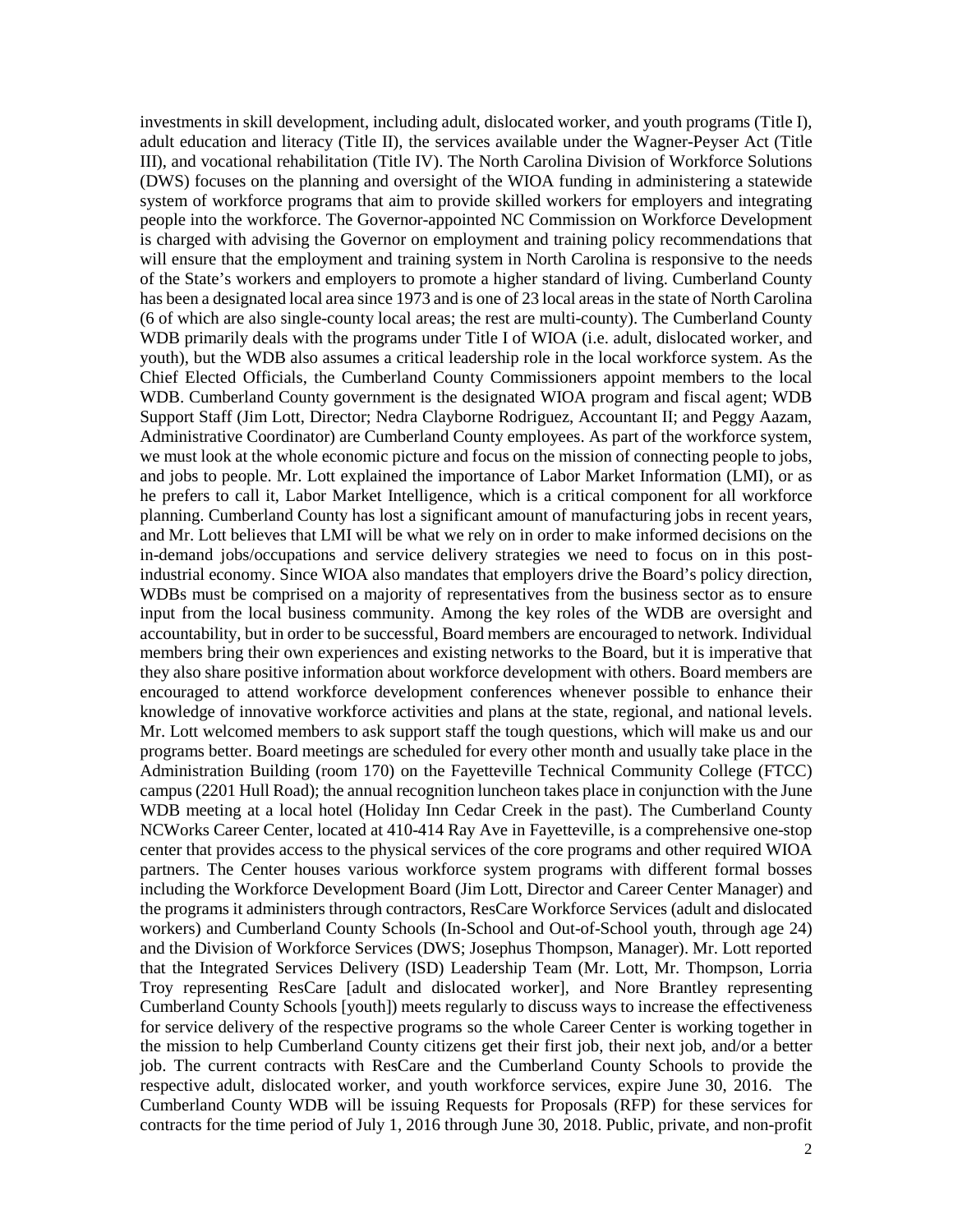organizations are welcome to apply. The proposal review team will consist of WDB members, to include Youth Sub-Committee representation, and support staff (Mr. Lott and Ms. Rodriguez). As the current contractor from adult and dislocated worker program services in Cumberland County, Debra Giordano, Regional Director, Workforce Services, for ResCare, explained that ResCare  $(Respect + Care)$  is a national company that provides a variety of services (including homecare, residential, workforce, education and training, and pharmacy) with contracts in 28 states. ResCare currently has contracts in five North Carolina regions to provide workforce services. Ms. Giordano explained that ResCare aims to provide comprehensive, personalized assistance to individuals at different levels of need, including one-on-one case management and training assistance for those in need in order to aid in preparing workers for high growth, high demand industries. Many services are available at the NCWorks Career Center, including job search, job referral, and placement assistance to job seekers. Everyone is urged to register in NCWorks Online, a free, one-stop online resource for job seekers and employers in North Carolina. Through the statewide system, job seekers can search for jobs, create resumes, and find education and training; employers can find candidates, post jobs, and search labor market information. Through the Career Center, eligible individuals may receive short term training assistance (up to two years, from eligible training providers, such as FTCC and FSU, in addition to related books and supplies), with the goal of job obtainment through the shortest path possible. Mr. Lott reported that a successful training that many participants request assistance with is truck driver training. The WDB is responsible for approving all eligible training providers. Additional services include On-the-Job Training (OJT) and Transitional Employment (also referred to as Work Based Learning, internships, and/or Work Experience) where WIOA funds can be used as a reimbursement to the employer or as wages paid directly the participant. Mr. Lott explained the usual format of the WDB meetings, noting that today's meeting format differs. Typically, the sub-committees meet first, providing reports and updates that may require action or be for information only. The sub-committee meetings are followed by a provided lunch, and then the formal meeting, which includes a brief summary of the sub-committee meetings and subsequent approval actions, if required, and a focus. Mr. McCune, Ms. Charlene Cross, Mr. Lott, Ms. Rodriguez, and Ms. Aazam presented a well-received workshop at the Fall 2015 Southeastern Employment & Training Association (SETA) conference in September about the format and organization of our WDB meetings. Mr. Lott closed his brief orientation by explaining that as the state prepares its strategic plan, he plans for the WDB to revisit its strategic plan, and consider revising the sub-committees to match goals. He would also like to consider bringing in an outside facilitator to help incorporate and coordinate the WDB's strategic plan with other related strategic plans of the County, State, and economic development. As Chair, Mr. McCune expressed his expectation that the members recently appointed by the Commissioners will rise up as leaders as other members' terms expire.

**IV. Director's Report** – Mr. Lott provided an update on various workforce related news. The US Department of Labor, Employment & Training Administration (USDOL-ETA) has announced that the final Workforce Innovation and Opportunity Act (WIOA) regulations will be issued in June 2016. The new law encompasses not only the adult, dislocated worker, and youth programs, but also Wagner-Peyser, Adult Education and Literacy, and Vocational Rehabilitation. The writers of the regulations are working hard to address the many comments they received from the responses of the Notices of Proposed Rulemaking (NPRMs); in the meantime, the USDOL-ETA has released general guidance while encouraging states and local areas to further develop innovative partnerships to promote the mission of WIOA. The NC Commission on Workforce Development approved the final draft of the State Unified Plan at their meeting on February  $17<sup>th</sup>$ . The Plan, which must be submitted to the USDOL by April 15, 2016, incorporates all four titles of WIOA (adult, dislocated worker, youth; Adult Education and Literacy; Wagner-Peyser; and Vocational Rehabilitation), and requires increased coordination and referrals with NCWorks Career Centers. These requirements will be incorporated into the local area planning instructions which will soon be issued and due sometime in May 2016. Mr. Lott recommended that the WDB should also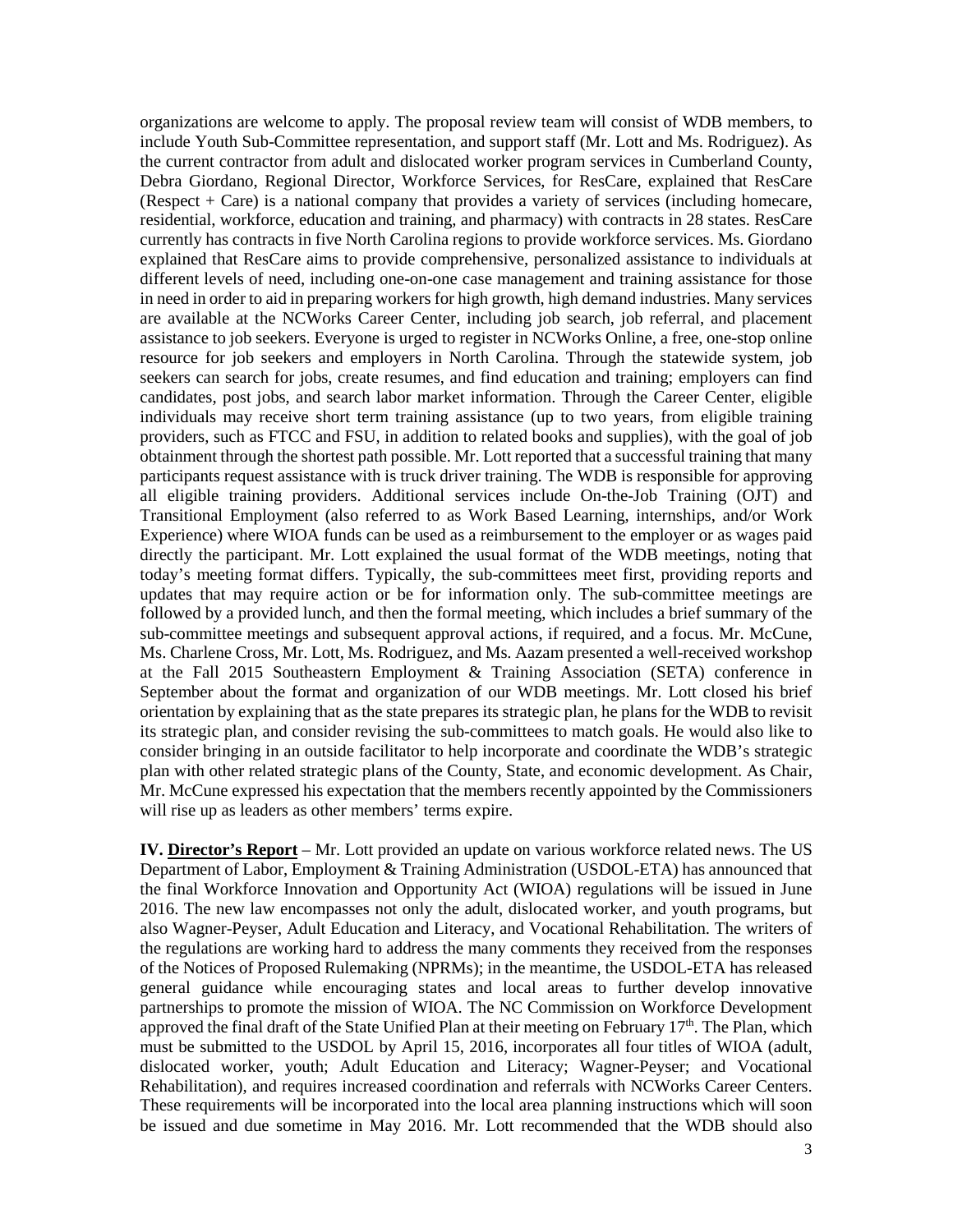incorporate the State's Unified Plan when we develop a new strategic plan that builds on our current goals, but focuses more on economic development and realignment with the strategic plans of the County, State, Community College, and economic development. He asked that the Board consider bringing in a facilitator that will assist with developing new strategies and goals, and then use the goals to reconfigure the Board's sub-committee structure. Mr. Lott reported that as of January, the Cumberland County NCWorks Career Center was officially certified by the NC Department of Commerce, Division of Workforce Solutions, as an Integrated Services Center. He explained that we are the single largest Career Center in the state since our Center includes in-house services to Veterans and youth participants. He reiterated the Center's #1 priority of serving Veterans. As a result of the certification, we can proceed with plans in conjunction with the state's rebranding effort. We are working on replacing exterior and interior signage and have ordered brochures and rack cards for job seekers and businesses. Mr. Lott mentioned the great partners working with the Career Center, including DSS, Vocational Rehabilitation, and the Cumberland County Library System. He reported that they are in the final stages of purchasing new computer and laptops for the library system, which will be used to provide individuals with job search assistance and enrollment into NCWorks Online. Career Center staff will work with the library to provide training and technical assistance in order to make this outreach effort effective. Mr. Chad Kormanek asked how they would track and measure the impact of incorporating NCWorks users with the library computers. Mr. Lott explained that they will develop a Memorandum of Agreement that will include requirements, such as outreach to at least 100 individuals each month and enrollment into NCWorks.gov. Career Center staff will also make weekly trips to the library. He acknowledged that they will have to figure out how to effectively track and measure the number of individuals who obtain a job through the initiative. The current contracts with ResCare (for adult and dislocated worker program services) and Cumberland County Schools (for youth program services) end June 30, 2016. They are in the process of developing new Requests for Proposals (RFPs), which will be reviewed by a panel that includes WDB members and support staff (Mr. Lott and Ms. Rodriguez). Review criteria will include the business plan and costs, performance levels, program design, and past performance in operating similar programs. The new contracts will begin on July 1, 2016 for a two year period, with an option for a third year extension. Private, public, and non-profit entities are eligible to apply, including the current contractors. Adult and Dislocated Worker program services must be operated within the Career Center as part of integrated services, and the RFP will require that at least 35% of the total contract will be for training by an eligible provider or through On-the-Job Training or Transitional Employment. Youth services may be provided at a separate location, but proposals must include the budget for the costs of maintaining a separate location. In order to make the transition seamless for our customers, Mr. Lott explained that they will extend the current contracts for three months, through September 30, 2016, to allow for an orderly handoff in the event that there are new contractors. Upcoming community job fairs include an invitationonly female homeless Veterans Stand Down hosted by the Career Center on March 16<sup>th</sup> from 8 am-2 pm to provide intensive services to homeless veterans in order to prepare them for the community job fair scheduled for March 23rd. Ms. Esther Thompson asked how effective the job fairs are in terms of the number of individuals who actually secure employment after attending a job fair. Mr. Lott explained that while some attendees may actually get hired the same day, many others at least have the opportunity to get interviewed and may receive a job offer in the days following the event. In response to a question of if there are too many job fairs, Mr. John Lowery explained that at a recent regional Business Services meeting, the discussion led to how the Career Centers should be the common link between the job seekers, businesses, and partners participating at the various job fairs. A lot of people still want one-on-one interaction and may benefit from the in-person contacts at a job fair. Ms. Susan Mason spoke about the annual March to Work job fair hosted by the Department of Social Services (DSS). Several community partners, including FTCC, the Cumberland County NCWorks Career Center, the library system, and Beasley Broadcasting, often participate in the job fair which is aimed at DSS Work First customers but is open to the public. She explained that although they have not received much feedback from past employers that have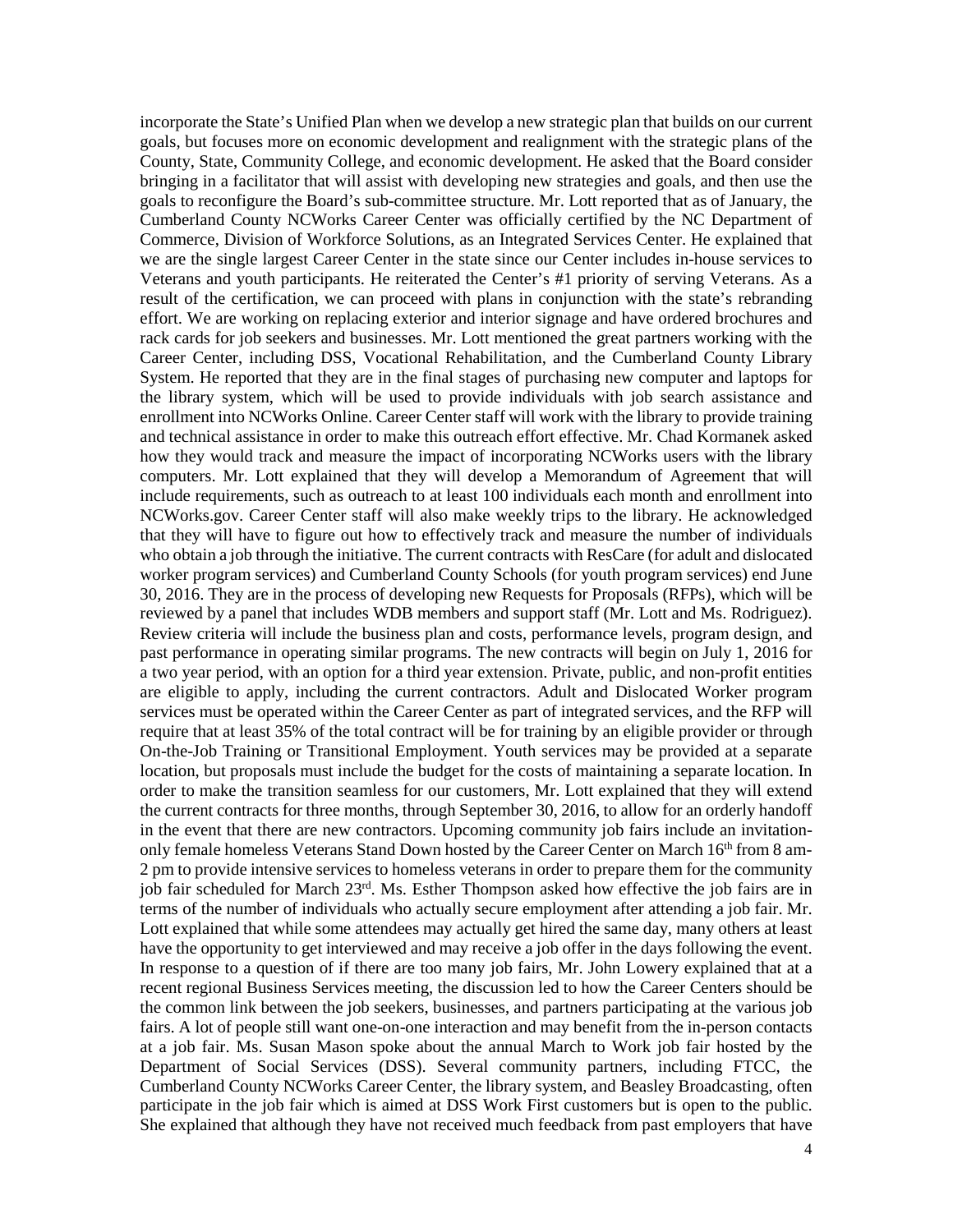participated, many of the same employers sign up year after year. She shared that for this year's event, which is scheduled for March 23, 2016 from 9 am to 2 pm at the Crown Expo Center (1960 Coliseum Drive), only two employer slots are left from over 100. A list of participating businesses and partners will be available from Robert Relyea with the County. Job fairs are a good opportunity to spread information about the Career Center and NCWorks to the businesses and employers that are not aware of the services and resources offered. Ms. Cross added that during the 1000 in 100 initiative (which had a goal of outreach to over 1000 businesses in the state within 100 days), it was apparent that too many businesses and employers were not aware of the Career Center and NCWorks, but businesses do keep up with community job fairs. Ms. Cynthia Wilson acknowledged that job fairs offer hope for individuals who are out of work, and in this day and age of online and electronic applications, many can benefit from the personal interactions that are available at the job fairs. Mr. Eldon Meacham reported that the library job fair attracts 600-900 people each year and 70-100 of those who attend obtain employment as a result. Job fairs also offer job seekers information on the services and resources available in the community, including those from ResCare and the Society of Human Resource Management (SHRM) which can provide assistance with creating and improving resumes, and may increase an individual's chances of obtaining employment. Mr. Lott also provided an update on the closing of Dayco, which will result in 120 employees losing their job; Career Center staff will provide Rapid Response assistance to the affected individuals, to include onsite orientations and a job fair in the month of March.

**V. Connect NC Bond Project** – Dr. Larry Keen shared a brief video [\(https://www.youtube.com/user/faytechcc\)](https://www.youtube.com/user/faytechcc) and spoke to the WDB about the Connect NC, a \$2 billion bond project proposal for strategic investments in the state's public infrastructure (for higher education, state parks, agriculture, safety, and water and sewer infrastructure) "that will cultivate a stronger economy, improve quality of life, provide improved facilities for education and training, and enhance the safety of our food and our citizens." Over 2 million people have moved into the state of North Carolina in the last 14 years, Dr. Keen explained, which amounts to the entire state of Nebraska. "Just as businesses invest in their companies and families invest in their homes, North Carolina has the responsibility to invest in public infrastructure for current and future generations." Of the bond's \$2 billion, \$980 million will be distributed to NC Universities, \$350 million to NC Community Colleges, and \$100 million to state parks and attractions. The bond's impact on Cumberland County includes \$10.668 million to FTCC (which will go toward a Western Campus to aid in overcrowded laboratories for health program students and other buildings in need of construction repair, including Horace Sisk and Lafayette Hall), \$10 million to Fayetteville State University (which is expected to aid their life and sciences program, including renovations to the planetarium and Lyons Science Building), and \$5.7 million to Carver's Creek State Park. Dr. Keen emphasized the importance of preserving the historical value of Cumberland County, while nurturing the county's eligibility for growth. With the new Cape Fear Valley Hospital campus and Veterans' Administration Hospital in Hoke County, a new FTCC Western Campus will help the college manage the increased demand and emphasis on the healthcare industry. Voters will have the opportunity to vote on the bond in the primary election on March 15, 2016. Dr. Keen asked the attendees to consider the opportunity to invest in ourselves as well as future generations. He explained that voters should not confuse the Connect NC bond with the other bond issue up for vote on the March 15<sup>th</sup> ballot, a \$35 million City of Fayetteville ParVIks & Recreation Bond Referendum. He added that the Connect NC bond project will not result in new taxes and explained that while Universities are state funded, community colleges are county funded. In closing, Dr. Keen asked everyone to contemplate whether we want to move forward or be stagnate, and he stressed that this may be the only bond the state will consider for a long time. A resolution to support the Connect NC bond project was posed to the WDB for approval action later in the meeting.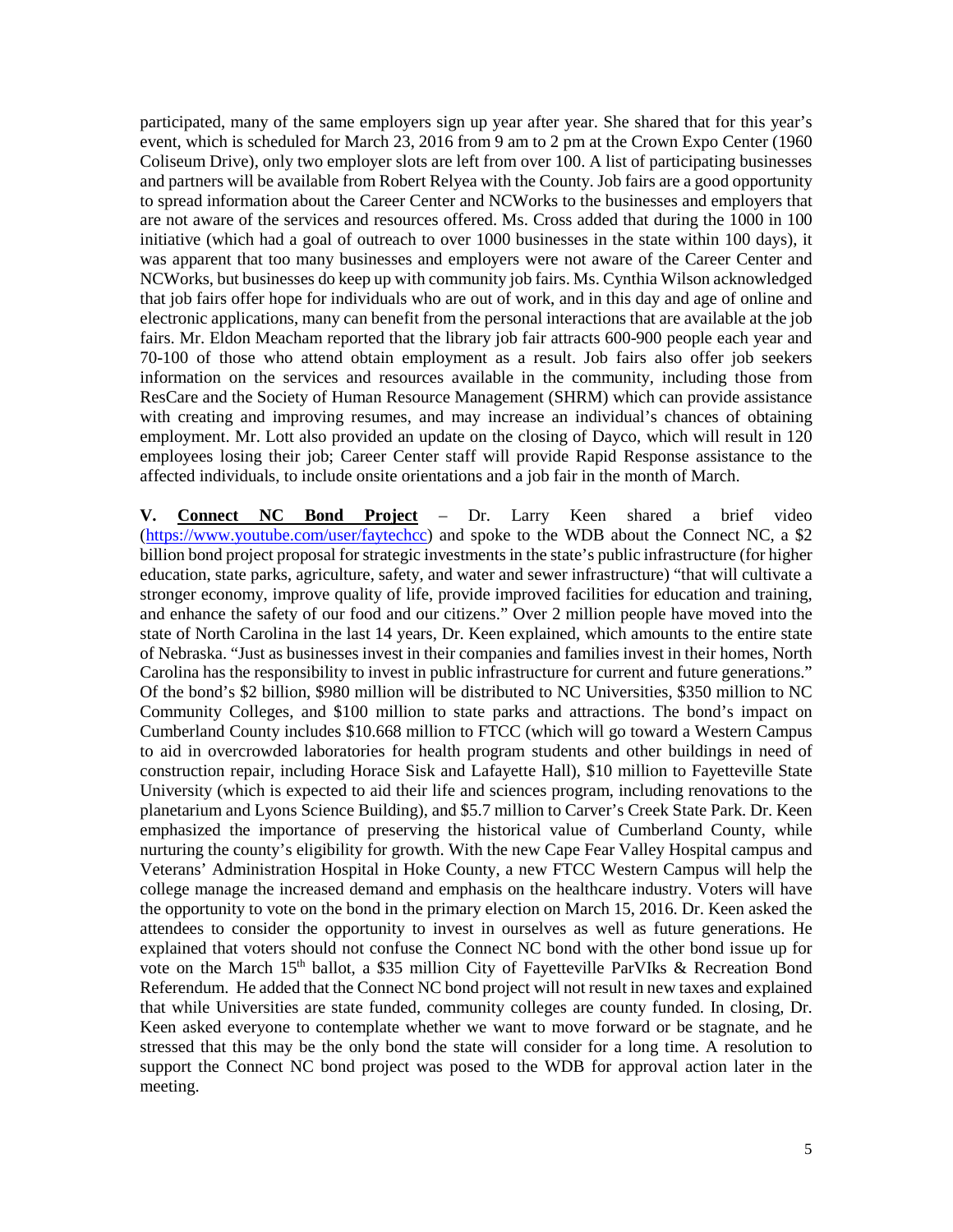**VI. Ethics Awareness and Conflict of Interest Statement** – Mr. McCune read the North Carolina State Ethics Commission Ethics Awareness & Conflict of Interest reminder statement to the Board. It was determined that there was no conflict for FTCC Board of Trustees members (Mr. McCune and Ms. Thompson) and employees (Mr. Carl Mitchell and Ms. Pam Gibson) to vote on the proposed Connect NC bond resolution due to the individuals not receiving any direct benefit.

**VII. Approval of Minutes -** Mr. McCune asked the members to review the minutes from the December 18, 2015 WDB meeting. Mr. John Jones made a motion to approve the minutes as read; the motion was seconded by Ms. Pam Gibson and passed unanimously. The approved minutes will be posted on the Workforce Development Board website at the conclusion of the Board meeting.

## **VIII. Sub-Committee Meetings**

- **Business and Finance-** Ms. Linda Hoppmann, Chair of the Business and Finance Sub-Committee, presented one item for information:
	- o **Finance Report** Ms. Nedra Rodriguez, Accountant II, provided an update regarding the financial position of the Center as of February 22, 2016. Fiscal Year (FY) 2016 Workforce Innovation and Opportunity Act (WIOA) allocated funds, allowing for ample carryover funding, Ms. Rodriguez reported, has the Center in a good position for a seamless transition into the new fiscal year. In response to Mr. Jonathan Charleston's question of whether it would be better to obligate all funding so that it could not be recaptured by the state, Ms. Rodriguez explained that they have two years to spend funds. She added that despite the fiscal year starting July 1<sup>st</sup>, last year's allocation was not received from the Department of Labor until October. Mr. Lott explained that it is a good rule to carryover 10% of funding to ensure a seamless transition into the next fiscal year. He added that though they always anticipate funding cuts, Cumberland County actually received a 12% increase in overall funding last year, despite a reduction in funding to the state. Mr. Lott explained that funding is allocated based on a formula that factors in an area's unemployment and poverty rates. He reiterated that they will look to extend the current contracts with ResCare and Cumberland County Schools to provide the respective adult, dislocated worker, and youth program services, for an additional three months (through September 2016) to overlap with the potential new contractors in order to ensure a seamless transition. Ms. Rodriguez explained that there are ample funds in the current contracts to allow for the extensions. She added that they don't want customers to be negatively impacted by any changes as a result of the potential transition(s). Mr. Charleston expressed his concern regarding our duty to expend tax dollars responsibly and asked whether it may be more beneficial to consider potential new contractors that are prepared to be ready from Day 1. Ms. Rodriguez explained the complexity of any potential transition, since the WDB is responsible for providing office space and the County provides IT support; certain things cannot be done prior to the new contract's July  $1<sup>st</sup>$ effective date and require assistance from other sources. Mr. Lee Caulder suggested that they consider a service level agreement, while Mr. Charles Royal questioned whether we can require the current contractors to enter into an agreement with the potential incoming contractors. Ms. Gibson inquired about the timeline for the RFP. Mr. Lott explained that due to multiple levels of required approval from the County, they expect to convene the review team by the end of May. Mr. McCune asked for volunteers for the review team, which will include Mr. Lott and Ms. Rodriguez. WDB members Ms. Cynthia Wilson, Mr. Josephus Thompson, Mr. Charleston, and Ms. Charlene Cross agreed to participate. Mr. Carl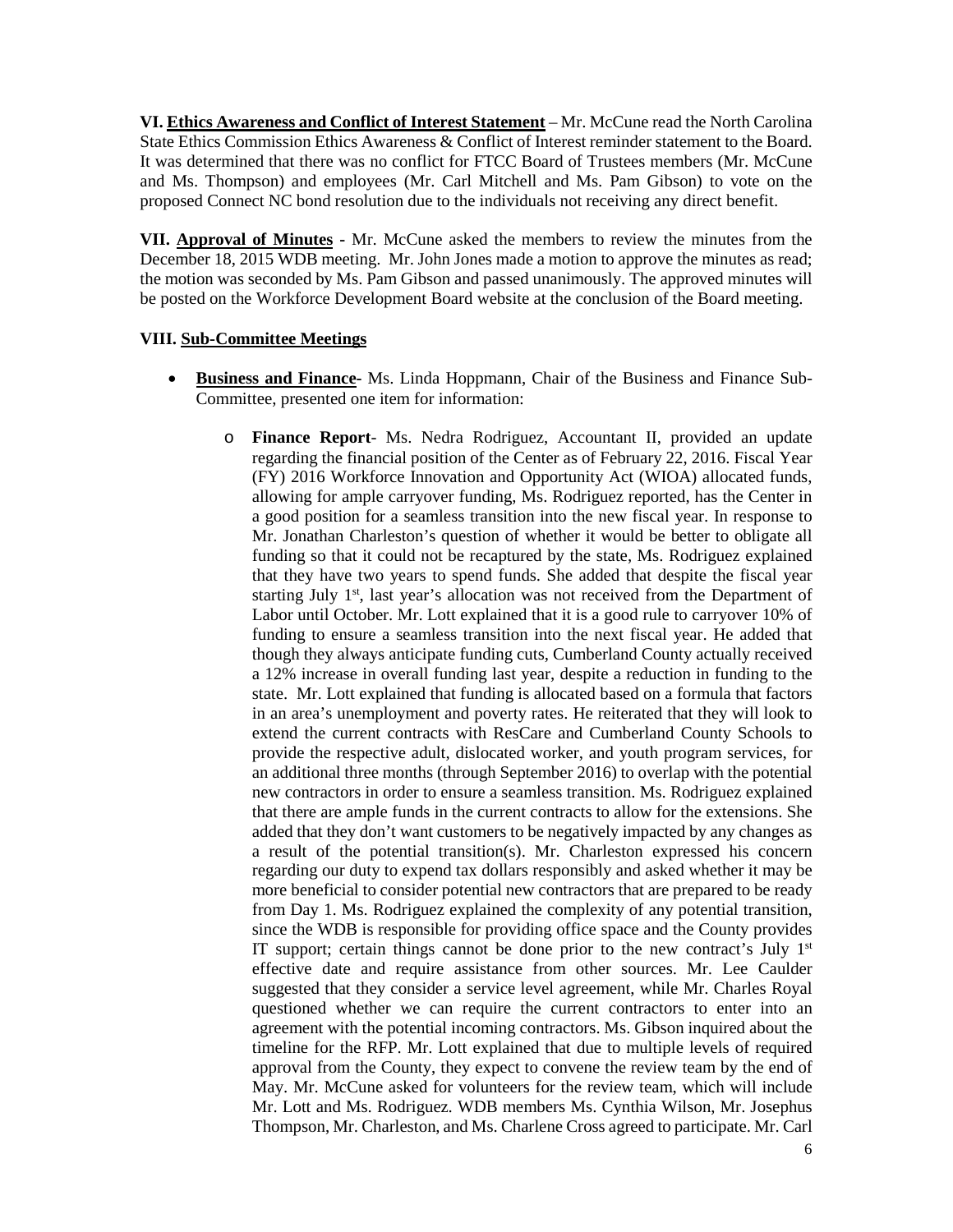Mitchell spoke about the transition of the programs from FTCC when the WDB was required to competitively procure the programs in 2014, which resulted in the current contracts with ResCare (for Adult and Dislocated Worker Program services) and Cumberland County Schools (for Youth Program services). He said that an overlap of services may be required in order to avoid an interruption in the flow of services to customers. Mr. Charleston acknowledged that the new contractors will likely hire the existing staff so there may not be a need to extend the current contractors for three months. Ms. Rodriguez praised the flexibility of the current contractors, and Ms. Cross reminded the WDB that they asked for proposers to consider the current staff in the last RFP. The financial report was accepted as information only.

- **Youth** Ms. Charlene Cross, Chair of the Youth Sub-Committee, presented two items of information:
	- o **Youth Sub-Committee Report** Ms. Cross provided a brief update on the Youth Sub-Committee, which met on Friday, February 5, 2016. The report included letters that were drafted for participants (and their parents) and employers to remind them of the changes to the Youth Program as a result of the new Workforce Innovation and Opportunity Act (WIOA), specifically that the focus of the program is now on Out-of-School youth, ages 16-24. There will no longer be a stand-alone Summer Youth Work Experience Program; the program's concentration has shifted to developing year-round internship and work experience opportunities for Out-of-School youth. Employers who have participated as worksites in past summers are welcome and encouraged to partner as a worksite for an internship opportunity, now or in the near future. Youth Sub-Committee members raised concerns regarding the gap in services to In-School youth due to the change in focus. Representatives from Juvenile Justice worried about the trouble that disengaged youth may get themselves in, while others were concerned about providing resources to hinder youth from becoming idle. Ms. Gibson expressed the general consensus that youth lack soft skills and suggested developing a Human Resource Development (HRD) training program for In-School youth that includes mock interviews and tips for keeping a job, since it is often easier to get fired than it is to get hired. Mr. Jesse Brayboy recommended promoting employment awareness and community support. The Youth Sub-Committee will continue to explore and develop community partnerships in order to bridge the gap in providing services to In-School youth and make recommendations for the transitioning program design. Ms. Cross reported that Ms. Rodriguez arranged a training session for WIOA Youth Program staff on January 8, 2016. The session, which was intended for the purpose of supporting and enhancing the services available for the youth in Cumberland County, included presentations from Victor Glover, representative of the Division of Workforce Services' Veterans Unit, and Ms. Cross, as a representative of the NC Department of Commerce Apprenticeship Program, who spoke about their respective programs and how they can all be working together to promote the advantages of workforce development programs for both job seekers and businesses. Division of Workforce Solutions (DWS) monitors provided insight and technical assistance with the NCWorks Online system, as well as helpful guidance on questions regarding general eligibility and performance measures in anticipation of the WIOA regulations, which are expected sometime in June of 2016. In preparation of developing the Youth RFP, Mr. Lott posed several questions to the Youth Sub-Committee, including suggestions for the overall vision for youth services in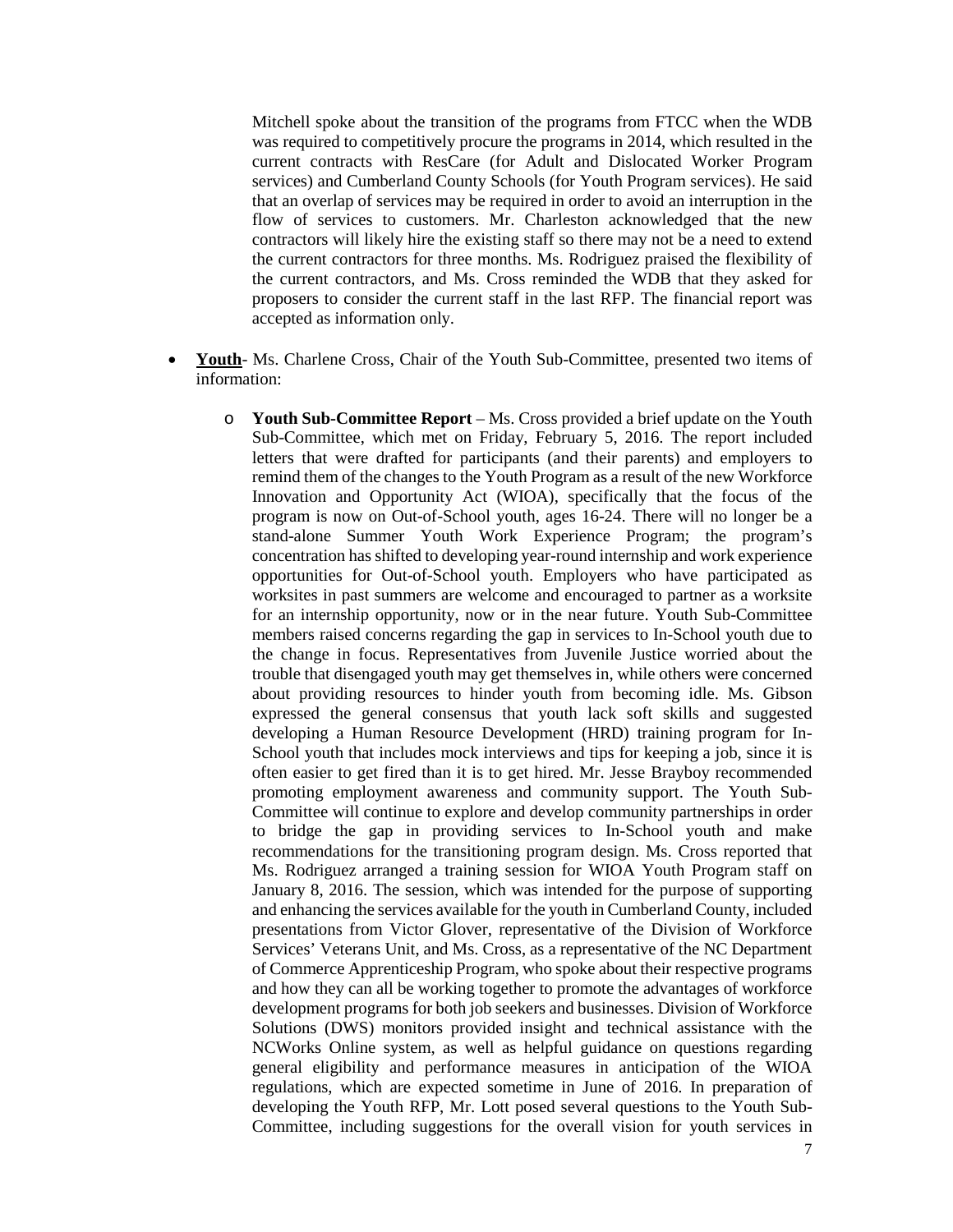Cumberland County, the goals and focus of the program, and whether services should be provided in-house. Ms. Cross urged Youth Program staff and subcommittee members to recommend nominations for the upcoming recognition luncheon, an annual event hosted by the WDB to honor outstanding participants (in the categories of younger youth, young adult, adult, and dislocated worker), partners, and businesses associated with the Career Center. The luncheon will take place in June in conjunction with the regularly scheduled WDB meeting; award winners will be submitted the state for consideration of the Governor's NCWorks Awards of Distinction which are recognized at the annual NCWorks Partnership Conference in October. The next Youth Sub-Committee meeting is scheduled for noon on Monday, April 11, 2016 at the Career Center. The update was accepted as information only.

o **Update on Contract for WIOA Youth Program –** Mr. Chip Lucas, Executive Director, Career and Technical Education (CTE), for Cumberland County Schools (CCS), provided an update on the WIOA Youth Program as of February 5, 2016. He said that he and Ms. Nore Brantley, Career Development Coordinator, share many of the same ideas suggested by Ms. Gibson during the Youth Sub-Committee report. Additional suggestions included site visits and post-secondary school visits, as well as the creation of a task force to tackle the issues of concern. As of January 31, 2016, there were 258 total youth participants, including 31 who have been enrolled since July 1, 2015. Fourteen Out-of-School youth participants are in a year-round work experience opportunity at various work sites in the community including Cape Fear Valley, TJ Maxx, Sophia B. Pierce & Associates, and CCS Westarea Elementary School. Staff continue to be involved in professional development and outreach opportunities throughout the community and region, including presentations to 140 Tarheel Challenge cadets and the Veterans Administration, Career Development Facilitator training, a meeting of the Cumberland County Work Ready Community Steering Committee, a Juvenile Crime Prevention Council meeting, and continued planning meetings for the upcoming Youth Summit. Mr. Lucas reported that they are considering additional marketing and radio spots to promote awareness of the focus on Out-of-School youth. He added that they continue to brainstorm on how to fulfill the expectations and intentions of WIOA, including innovation, career pathways, and long-term employment with sustainable wages. February is Career and Technical Education (CTE) month; the theme for 2016 is "Opportunities for Career Success." The mission of CTE is to help empower students for effective participation in a global economy as world-class workers and citizens. Among the goals of CTE is to increase the number of students graduation with WorkKeys, Career Readiness, and other industry-recognized credentials and to provide all CTE students with cocurricular opportunities for work-based learning activities and quality professional development aligned to relevant curriculum, instruction, and technology. Copies of the CCS 2016-2017 high school course selection guide were available, with information on the various college and career-ready pathway options. Mr. Lucas noted the parallels between the mission and goals of the CTE and WIOA Youth programs. High School Connections, a program that is part of North Carolina's Career and College Promise program, offers seamless dual enrollment educational opportunities in partnership with FTCC for eligible high school students to accelerate completion of college certificates, diplomas, and associate degrees that lead to college transfer or provide entry-level job skills. An individual can potentially graduate with an associate's degree before they even graduate from high school. Ms. Rodriguez wondered if this could affect the student's Pell grant;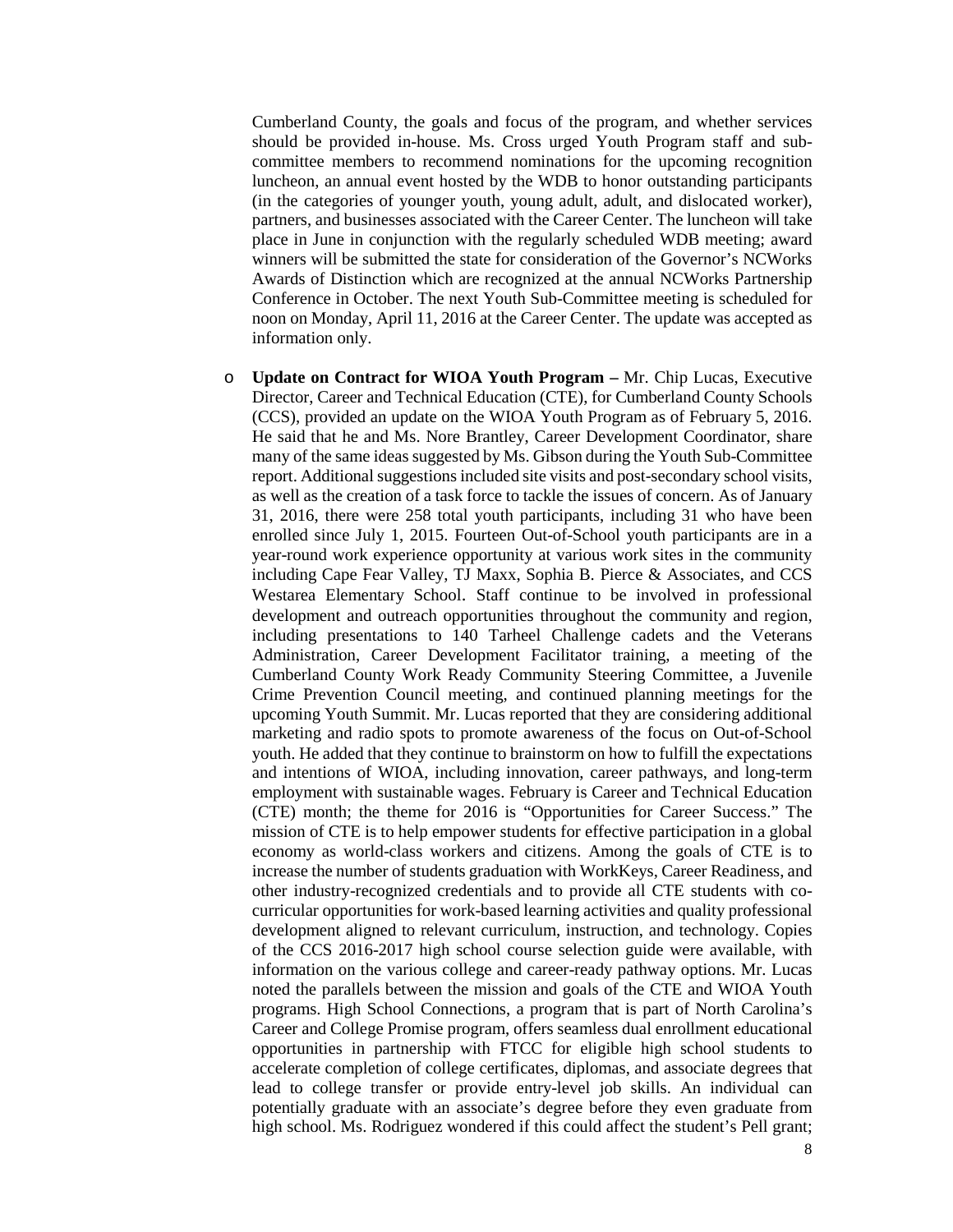Ms. Gibson said that it should not since high school students are not eligible for the Pell, although it may affect their funding in the long run since the amount of the Pell grant is based on how may credits the individual takes. Private school students are also eligible for High School Connections. Ms. Cross' son is a high school junior participating in the program and he loves it; she said it is a shame that more people don't know about it or take advantage of the program. Tuition is waived, though students are responsible for textbook and supply costs, and there is bus transportation for high school juniors and seniors. It was suggested to make High School Connections and the other college and career-ready pathway program options a focus of a future WDB meeting. Ms. Thompson noted that lack of soft skills has been a concern across the board for many years. She wondered if they should be introducing these skills at an earlier age. Mr. Lucas agreed that they hear a similar sentiment from businesses all the time. He proposed developing a summer course for youth participants that will include computers, HRD, financial literacy, civics, and career management, maybe in partnership with FTCC. Ms. Cross expressed the need for all students to have access to these types of trainings; Mr. Kormanek asked how they can make it a requirement through the Board of Education. Mr. Lucas said he would pass along the suggestion to Dr. Frank Till, Superintendent of Cumberland County Schools. Mr. Kormanek also noted the need to acknowledge attendance issues in the workplace; Mr. Lucas reported that CCS has already begun tackling this issue with their "Every Minute Counts" campaign. The update was accepted as information only.

- **Planning and Evaluation-Mr. McCune presented two items of information:** 
	- o **Update on Contract for WIOA Adult & Dislocated Worker Program -** Ms. Lorria Troy, Project Director for ResCare Workforce Services, provided an update on the WIOA Adult & Dislocated Worker Program. The report included updated year-to-date contract measures which are based on annual goals for the categories of Customers Enrolled in Basic Career Services, Customers Placed in Unsubsidized Employment, Customers Receiving a Training Service, Customers Enrolled in Intensive Service, and New Customers Enrolled in Occupational Training. Program highlights included enrolling 106 transitioning military into the OSHA 30 & Lean Six Sigma, CATV & Fiber Optics Training in partnership with the FTCC Transition Tech program, participating in a roundtable for small business hosted by the City of Fayetteville Economic and Business Development Department, and conducting four informational sessions at the Fayetteville Metropolitan Housing Authority. Ms. Troy explained that with the help of Ms. Charlene Callahan, Transition Tech Coordinator with FTCC, the Transition Tech program is made available to all exiting military within six months of their exit, and she reported that all graduates of the cable course have obtained employment. The report also included participant triumphs, successful job placements, the various activities and initiated contracts of the Business Services Coordinator, and an overview of the projects offered at the Cumberland County NCWorks Career Center. Ms. Troy explained the RoadMaps to Success program, which was recently restructured from five days to a full day training program. The program is geared toward employment success; participants are challenged to rethink unsuccessful behavioral patterns and take charge of their employment goals through planning, preparing, supporting, direction, and having a backup plan. Since its inception in December 2015, 53 participants have been enrolled in the program, with 13 individuals achieving successful job placement. Ms. Troy also shared several new professional development workshops available to participants including a Resume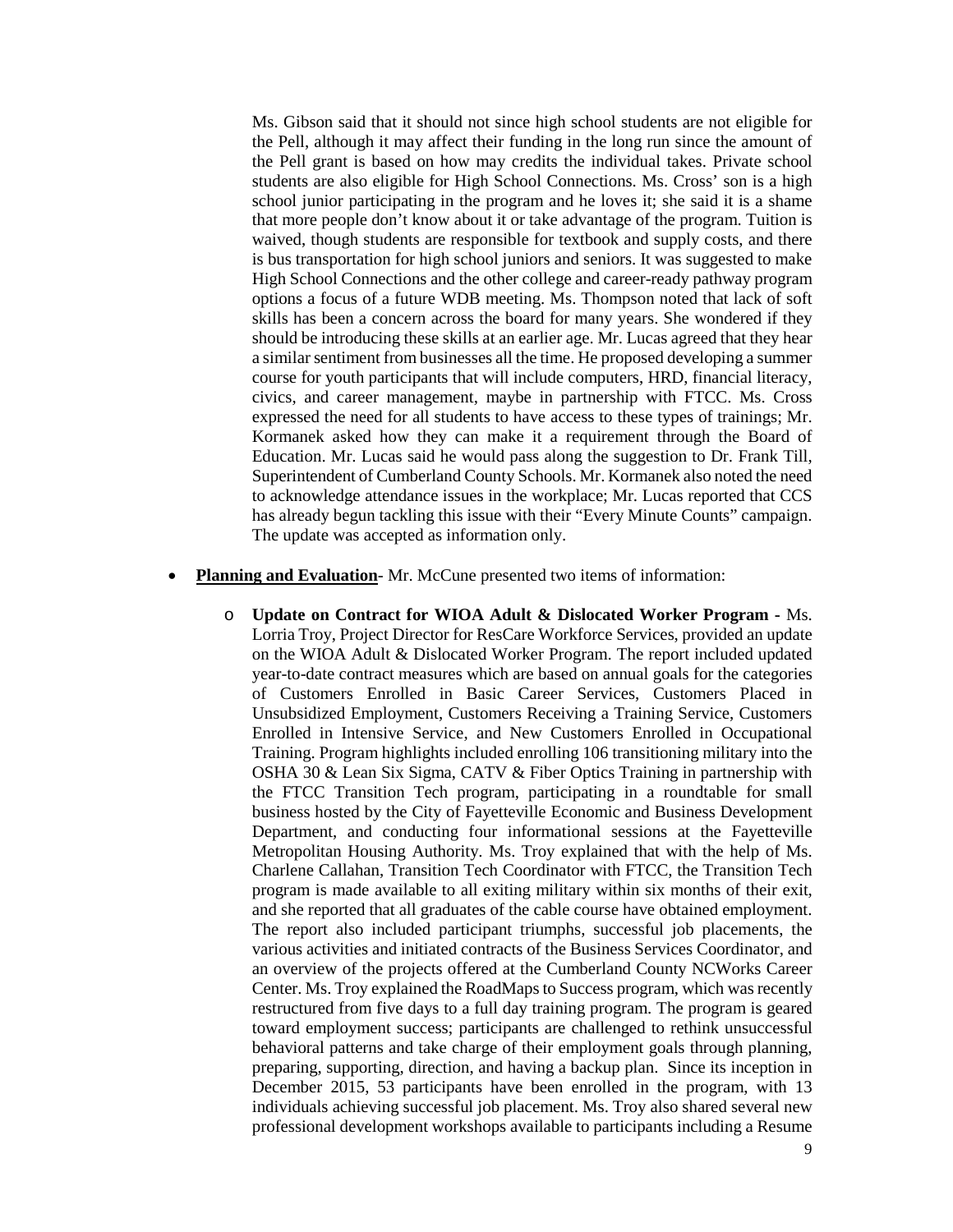Building Workshop (to assist participants in creating professional resumes and cover letters), Job Club (which provides hands-on career coaching in a group format where the focus is on helping participants complete the necessary steps in order to conduct a successful job search), and the Ex-Offender Employment Strategy Workshop (which provides job search assistance and strategic interview techniques for participants who face challenges with obtaining employment with assistance from Michael Westray, DWS Registered Offender Specialist Representative). Mr. Charleston asked how early they can engage offenders before their release; while more formal arrangements can be initiated for individuals incarcerated locally, Mr. Thompson explained that they try to partner with the programs already offered through the Department of Corrections. The update was accepted as information only.

o **Veterans Flooring Group Project** – Mr. Eldon Meacham, Business Services Coordinator, described a recently developing partnership with a local flooring company, Veterans Flooring Group. The company, through the staff of the Small Business and Technology Center (SBTDC) at Fayetteville State University, was put in contact with the Career Center due to its quest for assistance to find and train qualified, skilled individuals for their planned expansion. The company is looking to increase their number of employees from 25 to 150 in the next year in order to meet the demand for quality flooring installation projects on Fort Bragg. Along with the support of Mr. McCune, Career Center staff met on several occasions with the owners and colleagues of Veterans Flooring Group to discuss the needs of the company. Through the Center's partnership with FTCC, and the assistance of Mr. TJ Haney, a customized two week training course was developed based on the framework requested by the company. WIOA funds will be used to cover the cost of the training course and any required tools and supplies for WIOA-eligible individuals. The company has promised to hire all individuals who successfully complete the course and a brief Transition Employment Training opportunity. Through the programs and services available through the Career Center, other individuals have been screened for either immediate hire or On-the-Job Training opportunities. Mr. Meacham reported that the company is impressed with the timeliness of the Career Center in responding to their needs, and Mr. McCune said that they have already received requests from local electrical and plumbing companies to create similar programs, based on the positive feedback they have received from Mr. Travis Eckhart, owner of Veterans Flooring Group. Mr. McCune explained that we have the opportunity to get in on the ground floor of creating a new market which may replace the void left by the manufacturing industry and may even lead to cutting-edge partnerships like the Collision and Repair Program. He added that the project was a great partnership between FTCC and the workforce development system programs offered at the Career Center, and they even referred the company to workforce development programs in other local areas and states since they have contracts in nearby regions as well. Ms. Wilson inquired about the potential to offer the job opportunity to ex-offenders, but due to many of the jobs sites being on Fort Bragg and other military installations, the employees do need to be able to pass a background check, drug test, and a driver's license (or at least reliable transportation). In the long-term, they may be able to offer jobs outside of Homeland Security, but for the moment, that may be a roadblock for those with background issues. The positions start out at \$12 per hour, with the potential for increases within six months; long term employees make as much as \$25 per hour and develop within the company and in their ability to teach others. The report was accepted as information only.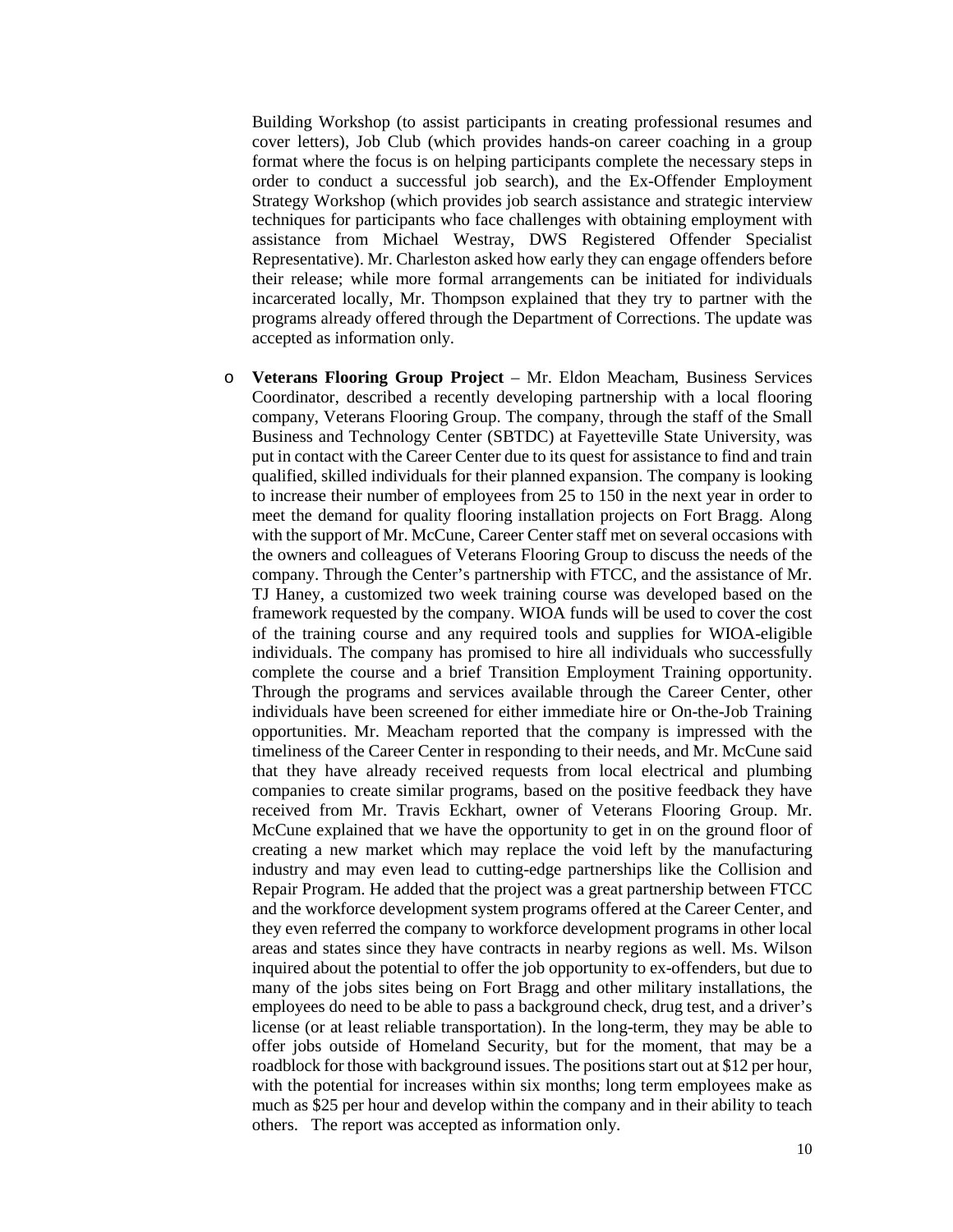- **Labor Market Information** Ms. Cathy Johnson, Chair of the Labor Market Information Sub-Committee presented one item of information:
	- o **Review of most recent LMI report** Mr. Thompson referred to the Labor Market Overview provided by the Labor & Economic Analysis Division (LEAD) of the NC Department of Commerce for December 2015, January and February 2016. The current unemployment rate in Cumberland County of 6.7% is lower than the two previous reports, but it is still higher than the state and national rates. Cumberland County's unemployment rate is generally at the mid-point compared to rates in the other counties. Ms. Gibson remarked that the Cumberland County/Fayetteville area is "a big city with a small town feel." Mr. Lott pointed out that truck drivers continue to be the position that are most in demand in Cumberland County; Ms. Gibson said that is likely due high turnover in that industry. Mr. John Lowery, Regional Operations Director, reported that Cumberland County is the leader of the Sandhills Region; Mr. Lott commented that the commuting patterns for Cumberland County are astonishing. Mr. Thompson commended the diligent, hard work of the Career Center staff; he added that they are all passionate about the work they do to support and change the lives of Cumberland County citizens. He welcomed everyone to visit the Center at 410- 414 Ray Ave. A summary of the recently released NC State University, Institute for Emerging Issues report ("FutureWork Disruption Index for North Carolina: How to North Carolina counties compare on vulnerability to the disruptions of technological unemployment and demographic change?") was included. Mr. Lucas said that he attended the Emerging Issues Forum online. He reported that he found it interesting that several Star Jobs (based on a report provided by LEAD) appear to also be the most vulnerable to automation/technology-driven unemployment. Lower-wage jobs, such as food prep and serving workers, retail sales, cashiers, and waiters and waitresses, are particularly at risk. The sectors of emphasis in NC continue to include healthcare, business, and finance. The data was accepted as information only.
- **Program Activities and Community Relations-** Ms. John Jones, Chair of the Program Activities and Community Relations Sub-Committee, presented two items of information:
	- o **Governor's Resolution** At the last WDB meeting, Mr. Lott shared Governor Pat McCrory's resolution which charged North Carolina's education and workforce leaders with raising the number of students pursuing postsecondary training. According to the Governor, postsecondary education and training are the "new minimum" that will prepare North Carolina's current students for tomorrow's jobs. According to the National Governor's Association, 79% of nationally available jobs in 1965 required only a high school diploma; today, that number is only 35%. Currently, 54% of the state's workers have some postsecondary education; Governor McCrory has set a goal for North Carolina to have 67% of working adults with education and training beyond high school by 2025. In actual numbers, the Governor is asking the workforce and education system to add over 800,000 workers to the ranks of those with credentials and diplomas in ten years. Governor McCrory asked the workforce system to invest in traditional and non-traditional students, including those who are currently disconnected from the workforce. The charge was issued to the UNC Board of Governors, the State Board of Education, State Board of Community Colleges, Independent Colleges and Universities, the NC Business Committee for Education, the Economic Development Partnership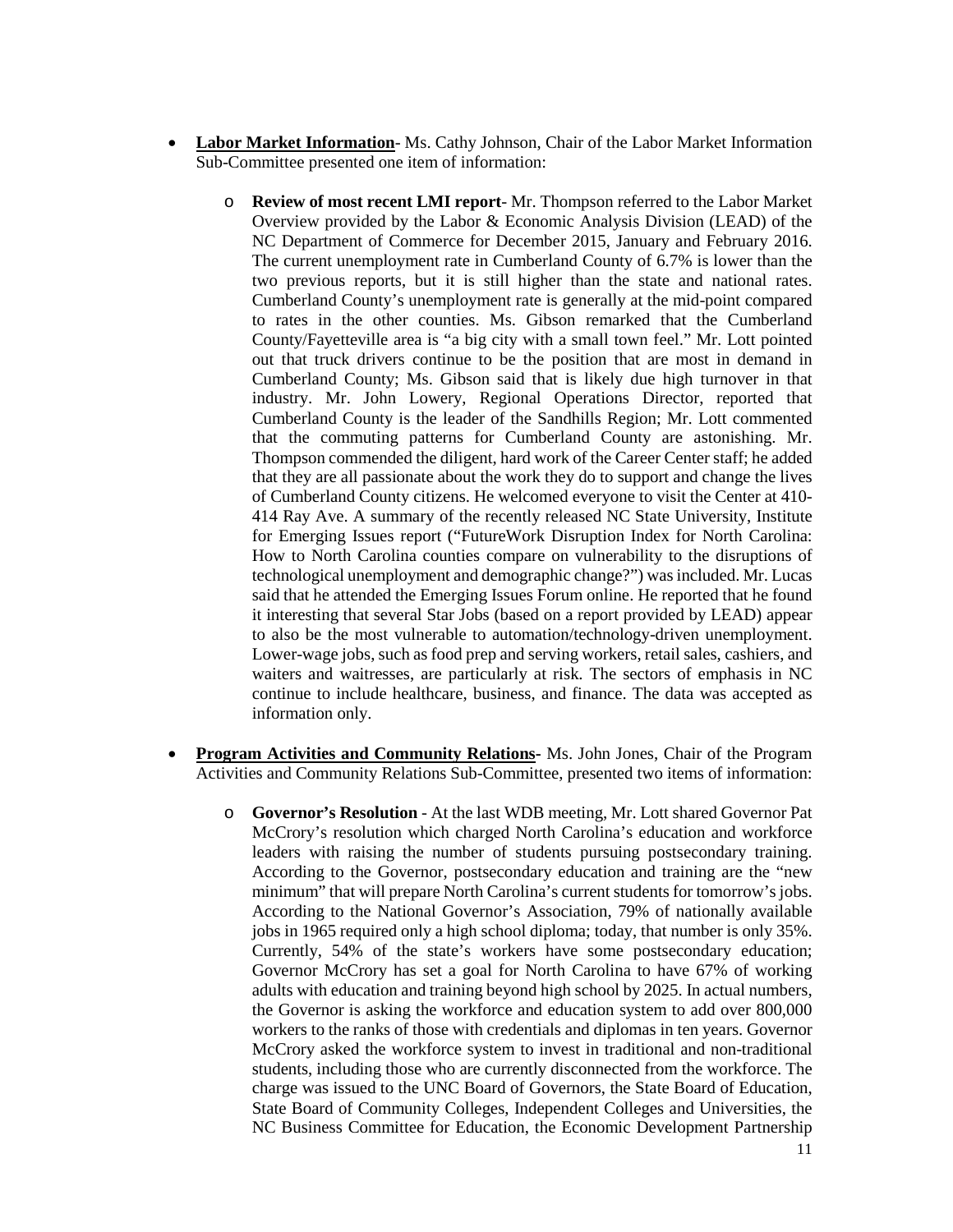of NC, and the NCWorks Commission. When the WDB was asked to consider adopting the resolution and include it as a measure in the revised Strategic Plan, members expressed apprehension about adopting the resolution without knowing the impact it may have on or by Cumberland County and the Sandhills region. Per their request, a special report from the NC Labor & Economic Analysis Division (LEAD) was included for their review. The report, which showed Cumberland County education and labor force statistics, reflected that Cumberland County is close to achieving the numbers established by the resolution, with the percentage of Cumberland County residents 25 years and older with an educational attainment beyond high school at 64%. For those in the labor force, that percentage increases to 73.3%. Mr. Lott pointed out that even some college is beneficial; individuals may not have to earn a degree, but may find success after completing short-term certificate programs. The data was accepted as information only.

o **Update on Work-Ready Community Initiative** - Ms. Brantley provided an update on the progress of Cumberland County's path to becoming a Work Ready Community. In an effort initially prompted by Ms. Hoppmann after hearing about it at a workforce conference, and with Ms. Brantley leading the charge, Cumberland County has started the process toward becoming a 'Work Ready Community,' an initiative with a community-based framework for workforce and economic development that certifies counties as "work ready" when established goals have been met. In order to be certified as an NCWorks Work Ready County, a community must meet certain criteria within two years of the application being accepted, including: progress in the high school graduation rate toward the goal of 94%; high employer and business support (Cumberland County's required goal for employer support is 158 employer commitments, of which at least ten must be from the Top 25 ranked employers in Cumberland County, as reported by the NC Department of Commerce, Labor & Economic Analysis Division; we currently have two that have registered their commitment thus far, T.A. Loving Company and First South Bank); an increase in the number of individuals that have earned a Career Readiness Credential (CRC; the portable credential, which consists of WorkKeys assessments designed by ACT, Inc., promotes career development and skill attainment for the individual and confirms to employers that an individual possesses basic workforce skills in reading for information, applied math, and locating information. The CRC is currently available through FTCC, but is also administered by Cumberland County Schools to all seniors who are Career and Technical Education [CTE] Concentrators, at no cost to the student. CTE Concentrators are students who are enrolled in four or more credits in a career cluster.). As part of the application process to be certified as a Work Ready Community, it was necessary to secure letters of commitment from key required stakeholders to form a team or committee that includes: a Chamber of Commerce representative (MG Rodney Anderson), Economic Development professional (Brandon Plotnick), Elected Official (City Councilman Kirk DeViere), Education representative (Chip Lucas), Community College representative (TJ Haney), Local Workforce Development Board representative (Charlene Cross), and an Employer (Linda Hoppmann). Dr. Jennifer Brown, an FTCC recruiter located at the Career Center, has also joined the committee, and Ms. Brantley welcomed anyone interested in supporting the initiative. The committee will assist with completing the narratives that outline Cumberland County's plan for reaching the established goals (within two years of the application) and must be willing to support the initiative and build employer support and recognition of the CRC in Cumberland County. The Steering Committee met on January 21, 2016 and discussed the value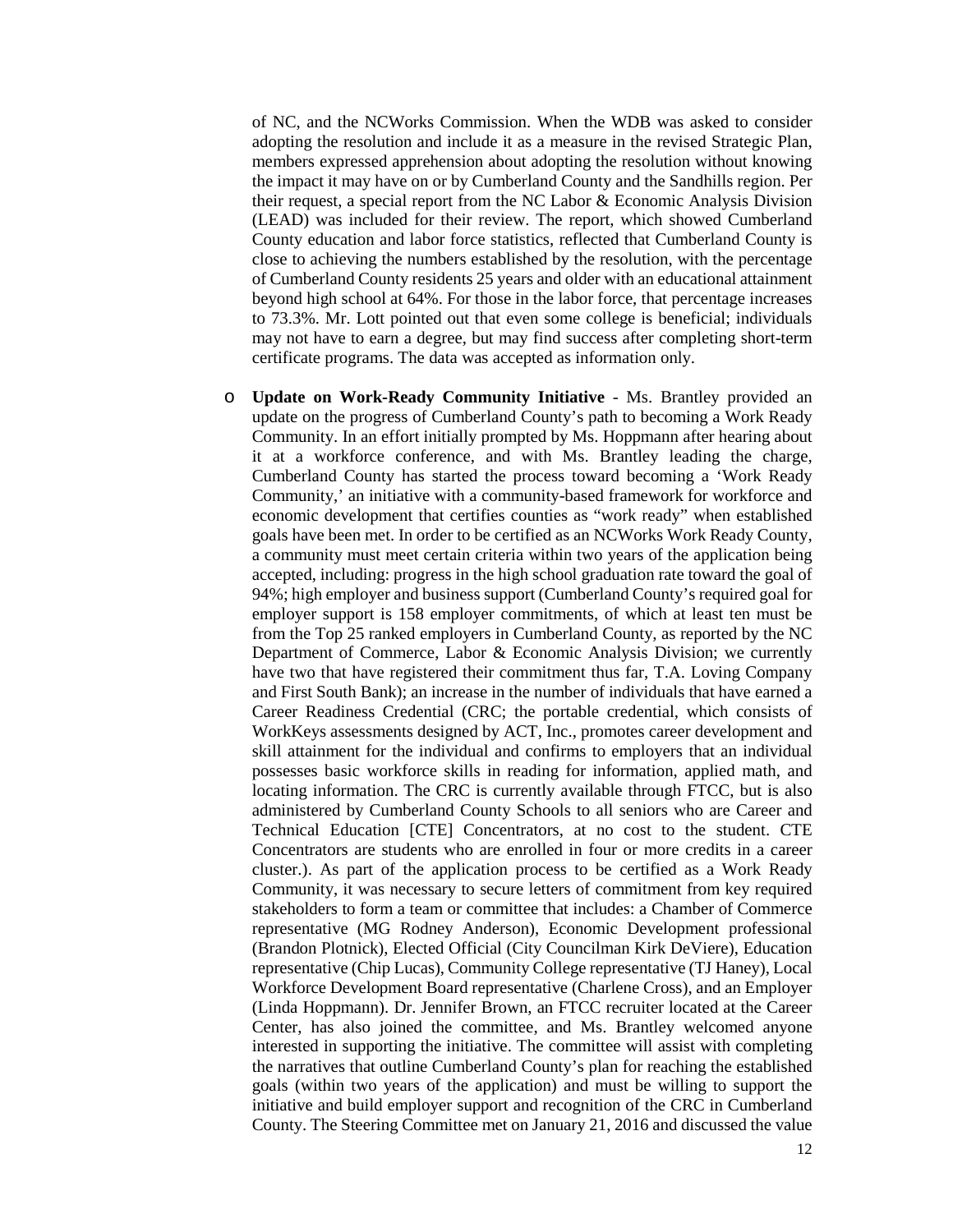of making a video, perhaps to be developed by FTCC Media Services, which could be used for presentations at the Chamber and other business events. They also considered creating a Promotional Team which fully understands the mission and can communicate "our story." The committee agreed that the initiative would benefit from concise, yet effective, informational materials (e.g. brochures) and that all of the promotional ideas would be helpful as part of the community outreach plan for initiative awareness. The Steering Committee met again on February 18, 2016 to review a draft of the application, which the committee plans to submit by the end of March 2016. They are scheduled to meet again at the Career Center on March 24<sup>th</sup> with plans to proceed with the following action steps: create a clear message, "our story," to promote this initiative; develop an engagement plan for the Chamber; develop a communication plan that will become the "launch plan"; and to fully educate Economic Development to be able to spread the word about the Career Readiness Certificate (CRC). The value of participating in the NCWorks Certified Work Ready Community initiative is that Cumberland County would be helping business and industry know exactly which foundational skills they need for a productive workforce and be able to easily communicate their needs, individuals would understand which skills are desired by employers and know how to prepare themselves for success in the workforce, policy makers would be able to consistently measure the skills gap in a timely manner, educators close the skills gap via tools integrated into career pathways with stackable industry-recognized credentials, and economic developers use an on-demand reporting tool to market the quality of their workforce. The update was accepted as information only.

- **Marketing/Bylaws/Nominations-** Ms. Esther Thompson, Chair of the Marketing/Bylaws/Nomination Sub-Committee, presented one item of information:
	- o **Update on Branding** Ms. Thompson referred to the job seeker and business services brochures and rack cards included in the notebook, which are consistent with the new state branding guidelines. After two years, and \$1.5 million, the NC-Nothing Compares- logo, is permitted to be used on signs and materials, once approved by the state, by certified NCWorks Career Centers. According to the State of North Carolina's Official Brand Standards manual, "the logo reflects the exceptional natural beauty of North Carolina. It symbolizes the brand by focusing on the pine tree, which grows across every corner of the state, and reflects North Carolina's strong roots and continued economic growth. The logo colors transition from green to blue, mirroring the diverse landscape from the mountains to the sea. The full North Carolina logo incorporates the icon, the tagline, and the logotype in a lockup that represents strength and balance." The new logo supersedes the NCWorks logo under which the Career Center and various other workforce development agencies have been promoting. Mr., Lowery described the state's implantation plan to ensure the efficient and strategic implementation of the new state brand in certified NCWorks Career Centers. Phase 1 of the plan requires the removal of all JobLink and ESC materials from inside the building (including rugs, clocks, posters, etc.), changing the email signatures of all employees in the Career Center to the standard template (via instructions provided by DWS Communications), development of a plan to remove all old signage, and identification of a local company to create new signs. All new marketing materials (including signs, stationary, and brochures) must be pre-approved by NC Commerce's Branding Team and/or in collaboration with the Regional Operations Director (John Lowery, in the case of Cumberland County). Mr. Lott explained